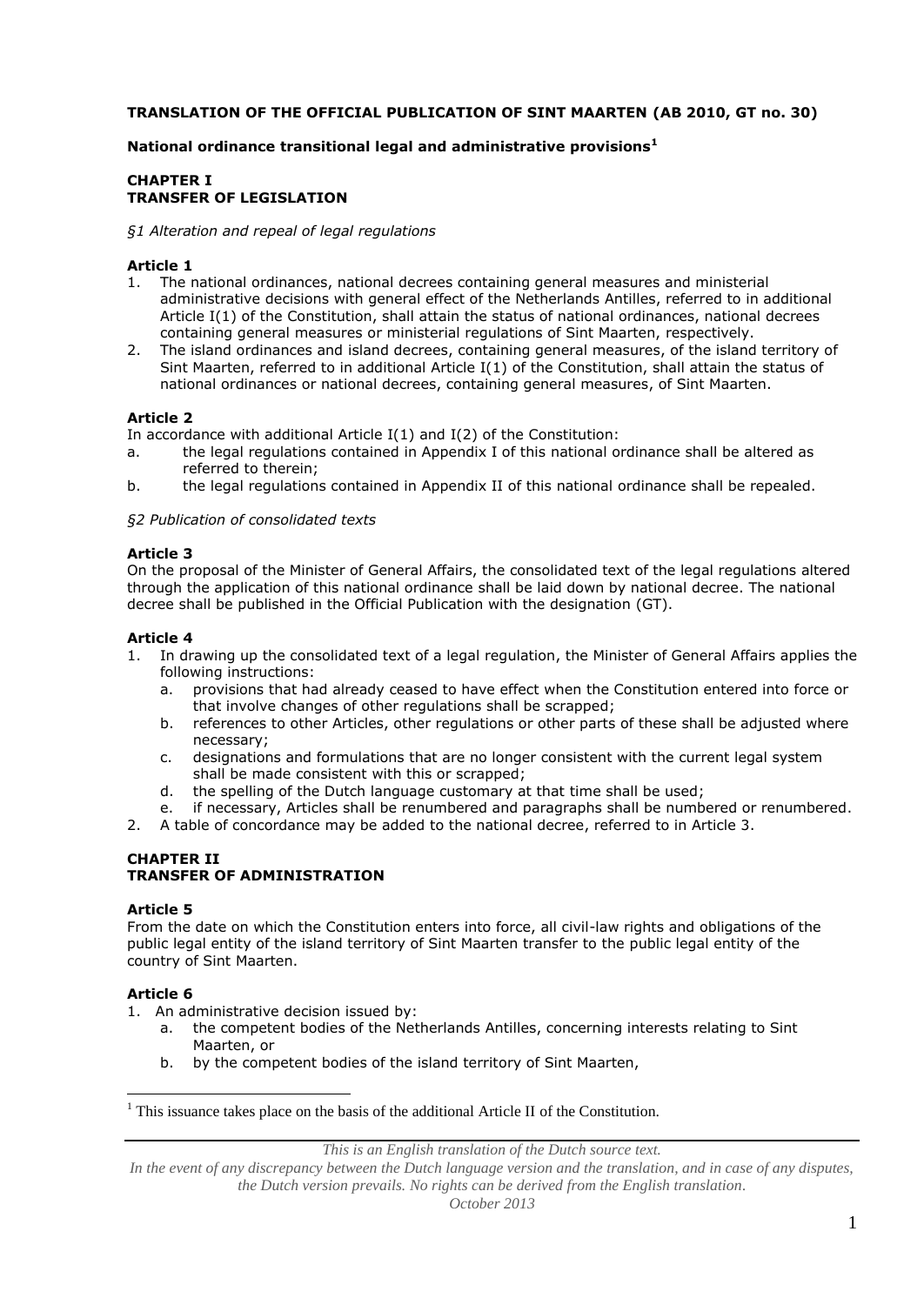retains the force of law unless, at the time when this national ordinance enters into force, the interested party in the administrative decision did not comply with the legal regulations on the basis of which the administrative decision was issued.

- 2. Paragraph 1 does not apply to appointments.
- 3. The competent administrative authority shall issue written proof of the continued validity of an administrative decision as referred to in paragraph 1, relating to activities in an international setting at the request of the interested party in that decision, stating the term of that validity.
- 4. Procedures for supervision of compliance with administrative decisions as referred to in paragraph 1 shall be continued by the competent administrative authorities, applying the current legal regulations.

### **Article 7**

- 1. Administrative decisions as referred to in Article 6(1), the validity of which ends within two years of the Constitution entering into force, shall be renewed by a period equal to that for which the administrative decision was issued.
- 2. The term of validity of an administrative decision may be restricted by the competent minister if:
	- a. the restriction is in the general interest, and
	- b. the restriction does not give rise to disproportionate adverse effects for the interested party.

### **Article 8**

- 1. The following applications in processing in the island territory of Sint Maarten at the time when the Constitution enters into force:
	- a. applications for administrative decisions, and

b. applications for the reconsideration of administrative decisions already taken, shall be processed further by the minister responsible, in their condition at that time, applying the current legal regulations.

- 3. The minister responsible shall replace the island council in administrative appeal proceedings pending before the island council, unless the party with a direct interest in the relevant administrative decision decides to file an appeal with the Court of First Instance.
- 4. This Article is likewise applicable to applications and proceedings as referred to in paragraph 1(a) and 1(b), which are in processing in the country of the Netherlands Antilles when the Constitution enters into force and concern interests relating to Sint Maarten.
- 5. This Article does not apply to the levy, recovery and collection of taxes.

### **Article 9**

The levy, recovery and collection of taxes applying in Sint Maarten when the Constitution enters into force shall be continued by the competent administrative authorities of the Country of Sint Maarten, applying the current legal regulations.

### **CHAPTER III FINAL AND TRANSITIONAL PROVISIONS**

#### **Article 10**

Existing or stated rights based on the legal regulations, referred to in Article 1 at the time when the Constitution enters into force may also be made valid thereafter if this is required in the interests of reasonableness and fairness.

### **Article 11**

By way of derogation from the relevant legal regulation, the financial year for public law entities, the institution and management of which is regulated by or pursuant to national ordinance, shall, on the occasion of the first financial accounts, be the period from the date on which the Constitution enters into force up to and including 31 December 2011.

### **Article 12**

- 1. Identity cards and driving licences issued before the Constitution enters into force and that are valid at the time when it does so, shall retain their validity until they expire or are withdrawn in observance of the relevant legal regulations.
- 2. For a period of no more than one year after the Constitution enters into force, the competent authorities may make use of the blank documents that were in stock at that time for the issue of

*This is an English translation of the Dutch source text.*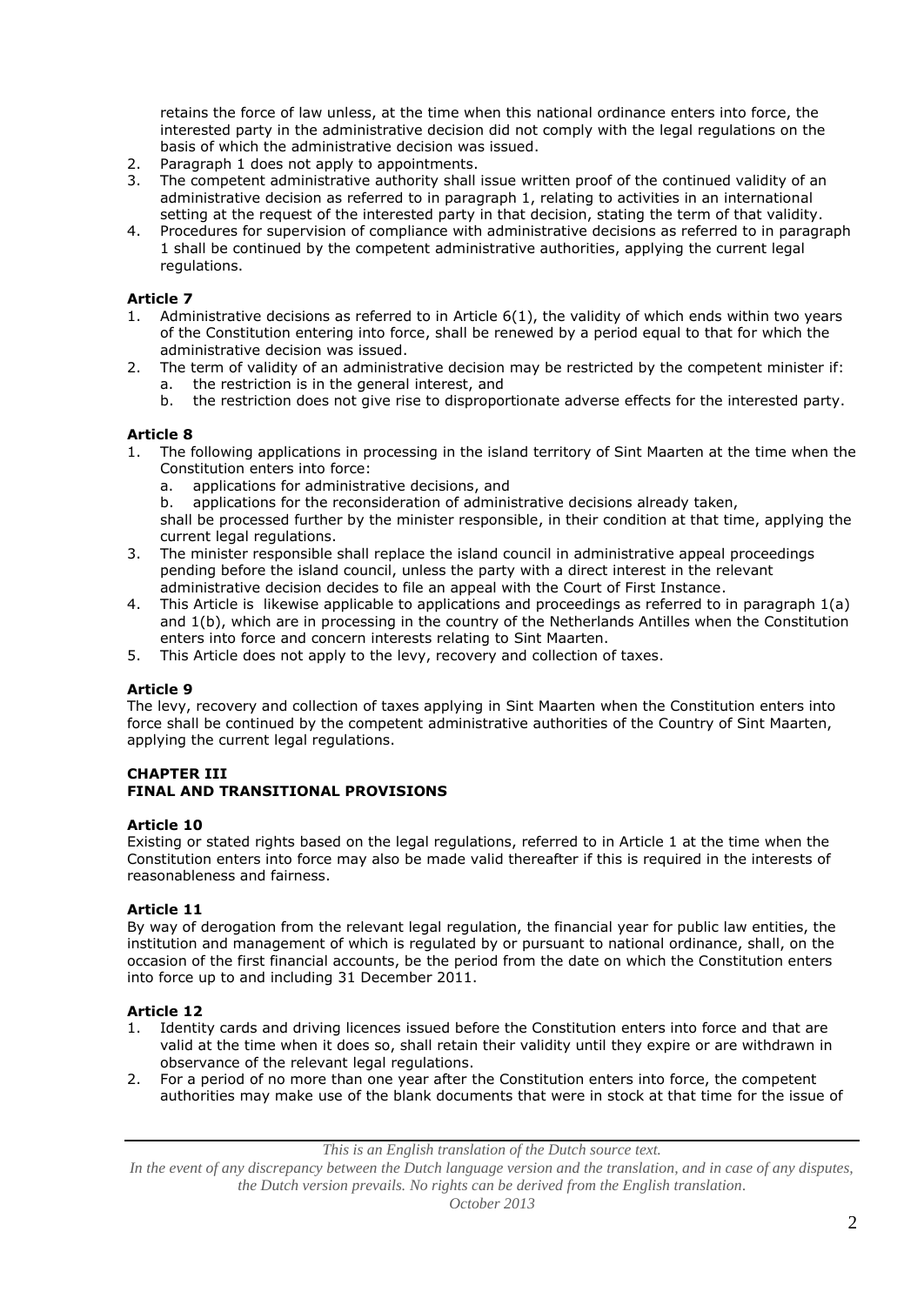identity cards and driving licences. These identity cards and driving licences shall apply as documents of the Country of Sint Maarten.

### **Article 13**

- 1. Rights and obligations arising from legal regulations of the Netherlands Antilles, concerning pension rights built up by retired, former and active civil servants of the Country of the Netherlands Antilles or the island territory of Sint Maarten, shall remain in effect and shall be implemented in accordance with the current legal regulations, in observance of the Mutual arrangement concerning the succession and partition of the property of the General Pension Fund of the Netherlands Antilles and succession of a few other related regulations.
- 2. Paragraph 1 is likewise applicable to the pensions and benefits of retired, former and active political authorities, within the meaning of the Pension regulation for political authorities.

#### **Article 14**

Rights and obligations arising from legal regulations of the Netherlands Antilles, concerning social insurance and the National ordinance general insurance of exceptional medical expenses shall remain in effect and shall be implemented by the Country or by an implementing organisation designated for that purpose, in observance of the Mutual arrangement concerning the partition of the property of the Social Insurance Bank of the Netherlands Antilles.

### **Article 15**

- 1. Appendix I of this national ordinance may be altered by national decree, containing general measures, for a maximum period of two years, provided that the proposed amendment relates to the altered legal system.
- 2. Appendix II of this national ordinance may be altered by national decree, containing general measures, for a maximum period of two years following the date on which this national ordinance enters into force.

#### **Article 16**

This national ordinance shall be referred to as 'transitional legal and administrative provisions'.

Issued on the twentieth of December 2010 The Minister of General Affairs, S.A. Wescot-Williams

*This is an English translation of the Dutch source text. In the event of any discrepancy between the Dutch language version and the translation, and in case of any disputes, the Dutch version prevails. No rights can be derived from the English translation. October 2013*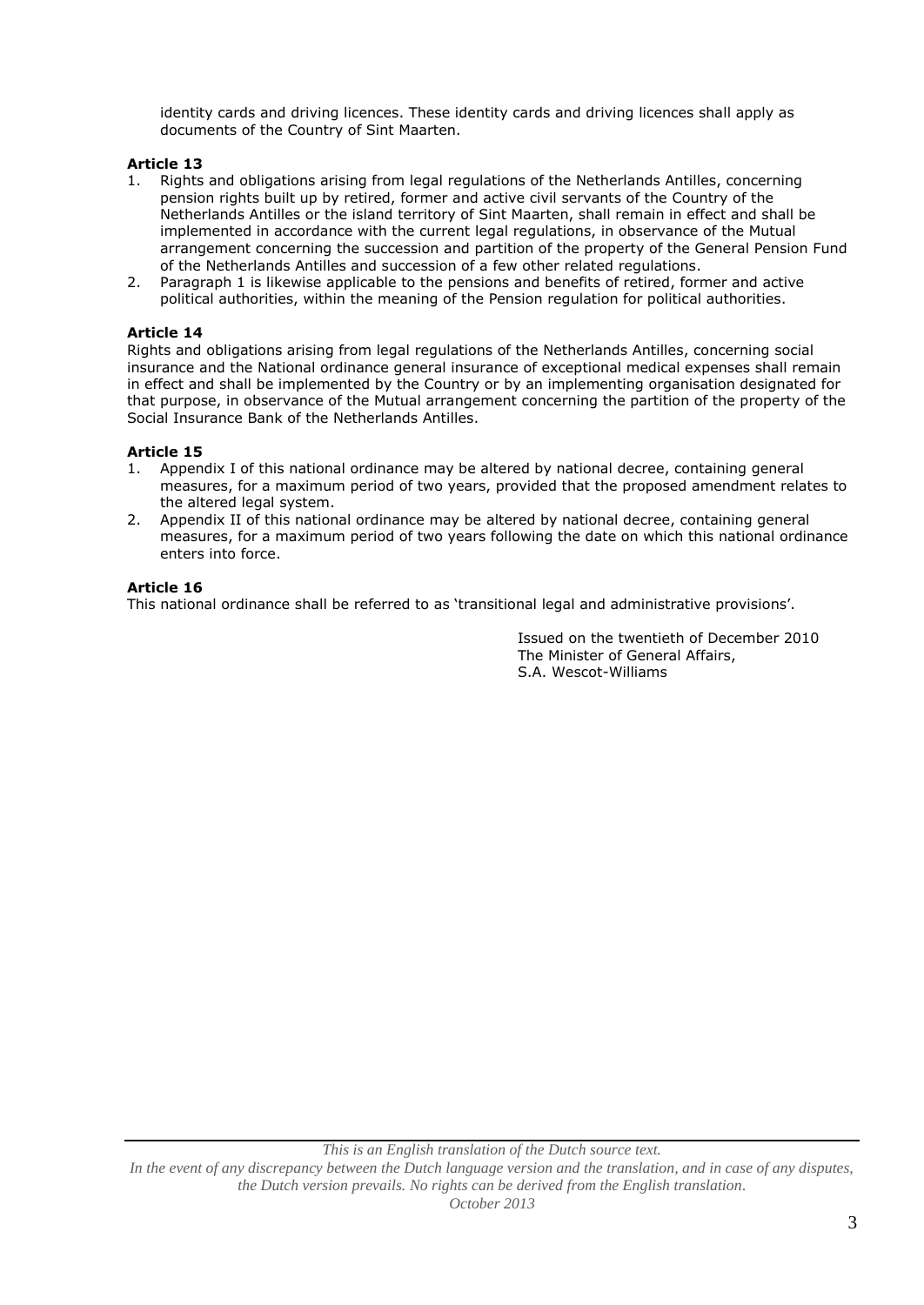### **APPENDIX I accompanying and forming part of Article 2(a) of the National ordinance transitional legal and administrative provisions**

### **§1 General section**

#### **Article 1**

1. The following general amendments shall be made in the legal regulations, referred to in Article 1(2) of the National ordinance:

- a. the terms 'the country of the Netherlands Antilles', 'Netherlands Antilles' and 'the island territory of Sint Maarten' shall be replaced by 'Sint Maarten';
- b. the term 'Netherlands Antillean' shall be replaced by 'of Sint Maarten';
- c. the term 'general ordinances' shall be replaced by 'national ordinances';
- d. the word 'Willemstad' shall be replaced by 'Philipsburg';
- e. provisions relating to the decentralised political organisation of the Netherlands Antilles shall be withdrawn, to the extent that this arises from the altered legal order and application in observance of this national ordinance is not consistent with the altered legal order;
- f. official positions, bodies, institutions, services or offices of the Netherlands Antilles or of the island territory of Sint Maarten shall be replaced by the equivalent official positions, bodies, institutions, services or offices installed for the country of Sint Maarten, in observance of the Constitution;
- g. where a regulation makes a distinction between procedures on the island of Curaçao and the other islands of the Netherlands Antilles, the procedure applying for Curaçao shall be followed;
- h. where provision is made for the assistance or intermediary of island bodies for the performance of the tasks of the country and where provision is made for the assistance or intermediary of national bodies for the performance of tasks by an island territory, the relevant Articles or parts of Articles are withdrawn unless the regulation of the implementation is consistent with the current legal system;
- i. where mention is made of implementation or further rules laid down by island ordinance, this shall be replaced by implementation or further rules laid down by national decree, containing general measures;
- j. where the lieutenant-governor is assigned to hear the taking of an oath, this shall be replaced by the Governor;
- k. where the lieutenant-governor is assigned to perform tasks, this shall be replaced by the minister whose tasks include the relevant matter;
- l. where the lieutenant-governor is assigned to perform tasks as the local chief of police, this shall be replaced by the Minister of Justice;
- m. where the lieutenant-governor or the local chief of police is assigned authorisation to issue a special charge to enter residential properties, that provision shall be withdrawn;
- n. where implementing tasks are assigned to the Governor, this shall be replaced by implementation by the minister responsible;
- o. where appeals to the Island Council are instituted, that provision shall be withdrawn.

2. The provisions of paragraph 1 are likewise applicable to the legal regulations, referred to in Article 1(1), of the National ordinance, on the understanding that:

a. if the consequence is that the apparent objective of this provision is not achieved, the text shall be altered by the national decree referred to in Article 3 of the National ordinance in such a manner that this objective is realised as far as possible; and,

b. outdated Dutch language shall be replaced by Dutch language use that is current at the time at which the provisions enter into force.

3. The powers of amendment as referred to in paragraph 2(a) shall lapse on April 10, 2013.

4. The proposal for a national decree as referred to in Article 3 of the National ordinance shall not be submitted less than 4 weeks after the draft has been handed to Parliament, if:

a. the powers of amendment as referred to in Article 2(2)(a) has been used; and,

b. the legal regulation to be altered concerns a national ordinance.

### **§2 Special section**

### **Article 2**

The **National ordinance Council of Advice** shall be altered as follows:

A A new Article 12a shall be inserted after Article 12, reading:

*This is an English translation of the Dutch source text.*

*In the event of any discrepancy between the Dutch language version and the translation, and in case of any disputes, the Dutch version prevails. No rights can be derived from the English translation.*

*October 2013*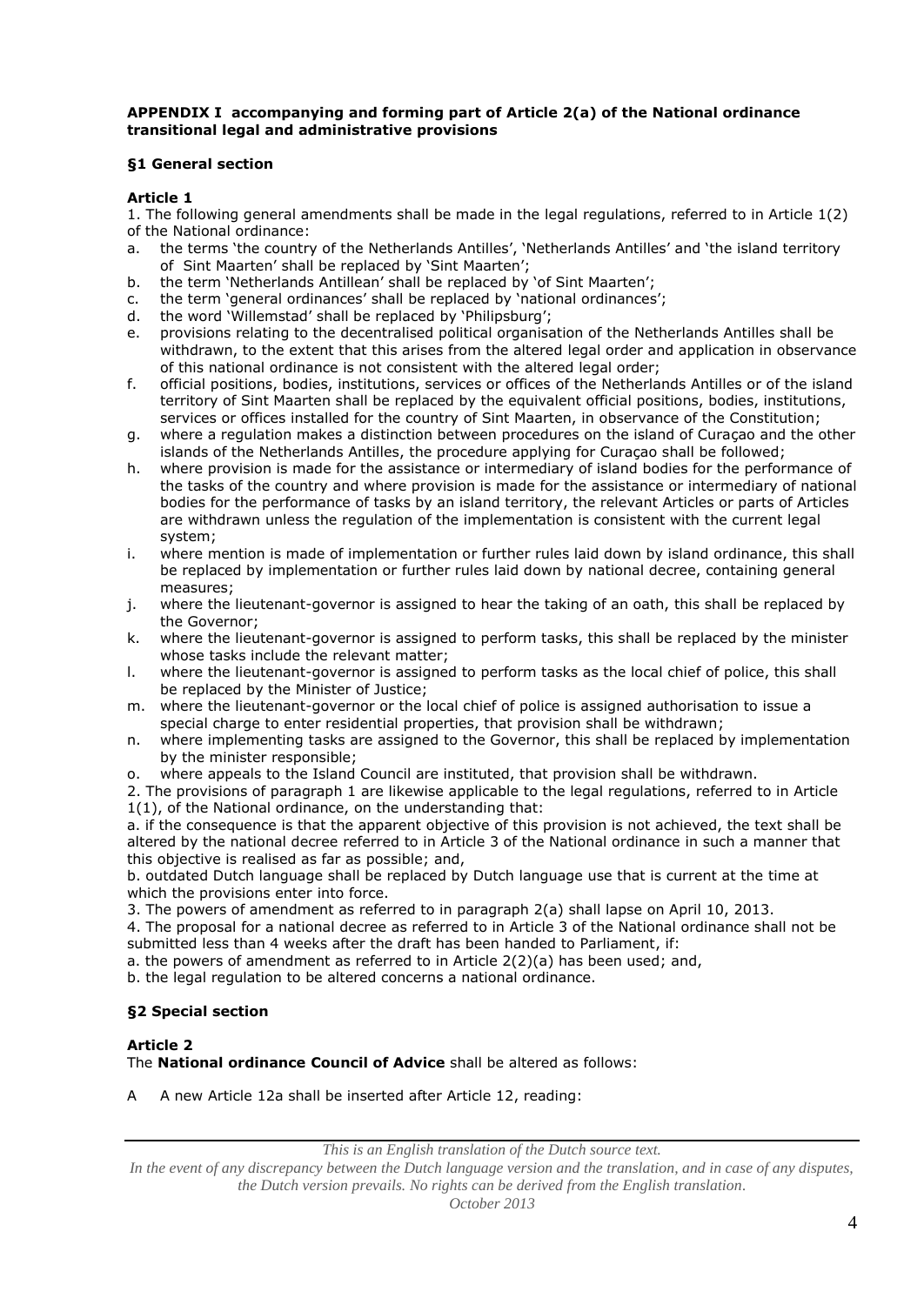Article 12a

The structure and organisation of the secretariat of the Council shall be laid down by national decree, containing general measures.

- B The first sentence of Article 3 shall be scrapped.
- C A new third paragraph shall be added to Article 6, reading as follows:
	- 3. Positions, the performance of which is undesirable in view of the good performance of the office or the maintenance of impartiality and independence or of the confidence in these are incompatible with the office of member of the Council of Advice.

#### **Article 3**

The **National ordinance General Audit Chamber** shall be altered as follows:

A A new Article 12a shall be inserted after Article 12, reading:

Article 12a

The structure and organisation of the secretariat of the Chamber shall be laid down by national decree, containing general measures.

B The second Article 50 shall be numbered: 51 and the further Articles shall be renumbered in sequence.

#### **Article 4**

The **National ordinance Social-Economic Council** shall be altered as follows:

A A new Article 11a shall be inserted after Article 11, reading as follows:

Article 11a The structure and organisation of the secretariat of the Council shall be laid down by national decree, containing general measures.

B Article 23(2) shall read as follows: 2. The chairman shall perform the management.

#### **Article 5**

The **Election Ordinance** National Election Ordinance shall be altered as follows:

- A In Article 1(2), the phrase 'in the absence of evidence to the contrary' shall be scrapped.
- B In Article 2, 'Article 13' shall be replaced by: 'Article 21'.
- C Article 12(2) and 12(3) shall read as follows:
	- 2. The central electoral committee consists of five members, including a chairman and a deputy chairman. There are also two deputy members.
	- 3. The chairman, the deputy chairman, the members and the deputy members are appointed by national decree on the basis of their expertise and experience, on the nomination of the appointments committee. They are appointed for a term of seven years and may be reappointed on one occasion.
- D In Article 22(2), 'the proof of registration with the Electoral Council' shall be replaced by: the proof of registration and of the specification of the political party at the Electoral Council.
- E In Article 23(1), 'main electoral committee' shall be replaced by: central electoral committee.

*This is an English translation of the Dutch source text.*

*In the event of any discrepancy between the Dutch language version and the translation, and in case of any disputes, the Dutch version prevails. No rights can be derived from the English translation.*

*October 2013*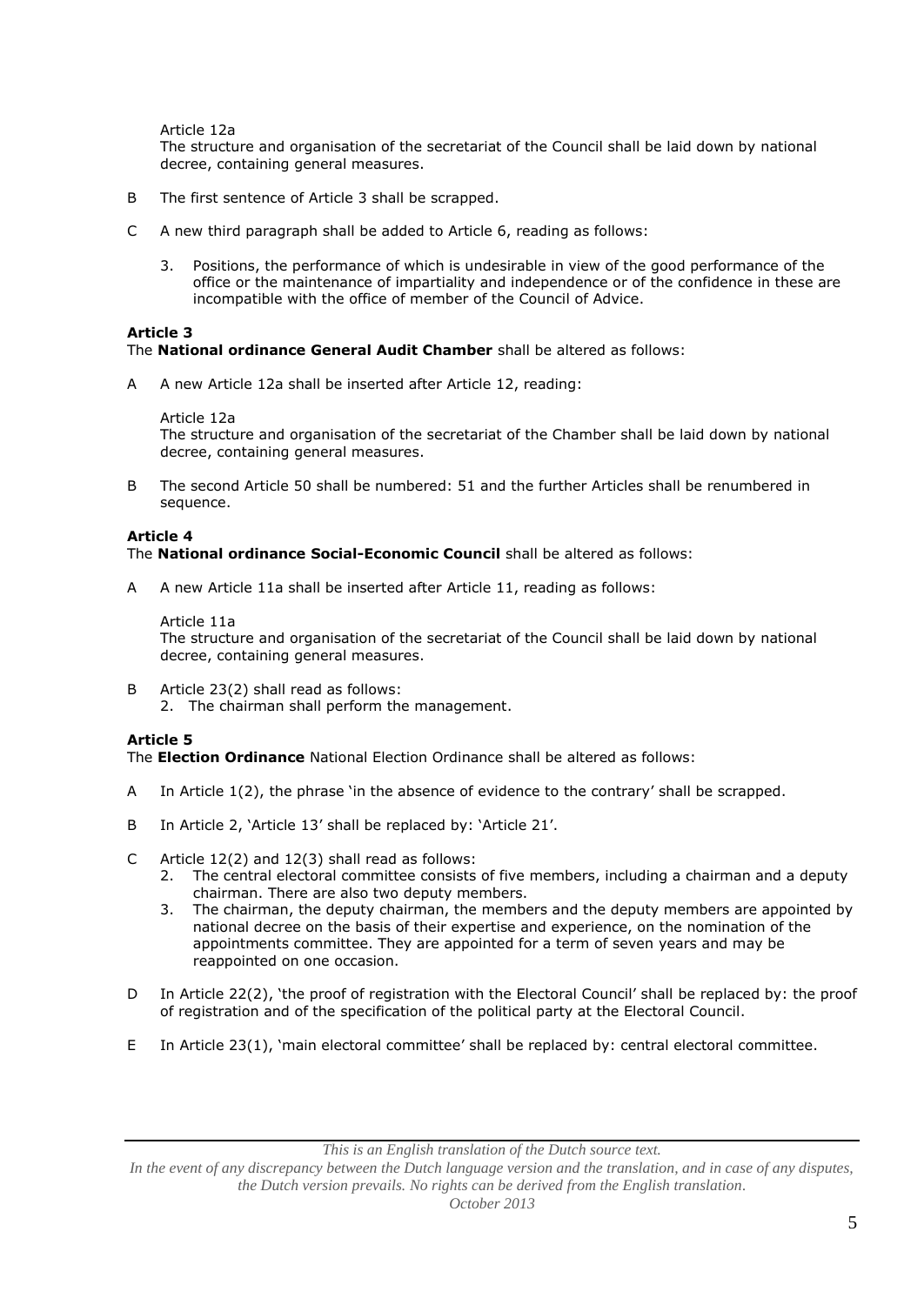- F In Article 24(5), 'the specification of the party registered with the central electoral committee' shall be replaced by: the specification of the party, as registered with the Electoral Council as referred to in Article 4(1) of the National ordinance registration and finances of political parties.
- G In Article 25(2)(a), 'Article 31(2)' shall be replaced by: Article 39(2).
- H In Article 25(2)(b), 'Article 26(2)' shall be replaced by: Article 26(1).
- I Article 26(4) shall read: The form and content of the receipt referred to in paragraph 1 shall be laid down by national decree, containing general measures.
- J In Article 27(1), 'Article 105,' shall be replaced by: Article 102.
- K In Article 30, 'Article 20(3)' shall be replaced by: Article 28(3).
- L In Article 31(c), 'decree, containing general measures' shall be replaced by: national decree, containing general measures.
- M In Article 31(f), 'Article 26' shall be replaced by: Article 26(1).
- N In Article 36(1), 'the case' shall be replaced by: one of the cases.
- O In Article 36(2), the phrase 'for the colour print referred to in Article 48(2),' shall be scrapped.
- P In Article 39(2) , 'Article 10(2) shall be replaced by: Article 11(2).
- Q A new fifth paragraph shall be added to Article 42, reading: 5. The financial provisions for the members and deputy members of the electoral committee shall be regulated by national decree, containing general measures.
- R In Article 43(5), 'Our Minister' shall be replaced by: the minister and 'the contents of Article 134' shall be replaced by: the contents of Articles 131, 132, 133, 134 and 135.
- S In Article 67(2), the words 'names of the candidates' shall be replaced by: the names of the candidates.
- T In Article 77(1), 'Article 75' shall be replaced by: Article 76.
- U In Article 86(1), 'Article 84' shall be replaced by: Article 83.
- V In Article 91(4), 'Article 91' shall be replaced by: the.
- W In Article 93(1), 'main electoral committee' shall be replaced by 'central electoral committee'.
- X In Article 115: Article 92 shall be replaced by 'Article 100'.
- Y In Article 119(1), between 'months' and 'outside' the term: continuous shall be inserted.
- Z In Article 124, 'use' shall be replaced by: uses.
- ZA In Article 135, '91' shall be replaced by: 94.
- ZB Article 137 shall read: This national ordinance shall be referred to as the Ordinance on elections.

#### **Article 6**

The **National ordinance parliamentary inquiries** shall be altered as follows: In Articles 24(1), 24(4), 24(5) and 24(6), Article 25, Article 26 and Article 27(1), 27(2), 27(3), 27(4), 27(5), 27(6) and 27(8), 'provisional relief section' shall be replaced by: judge in interim injunction proceedings.

*This is an English translation of the Dutch source text.*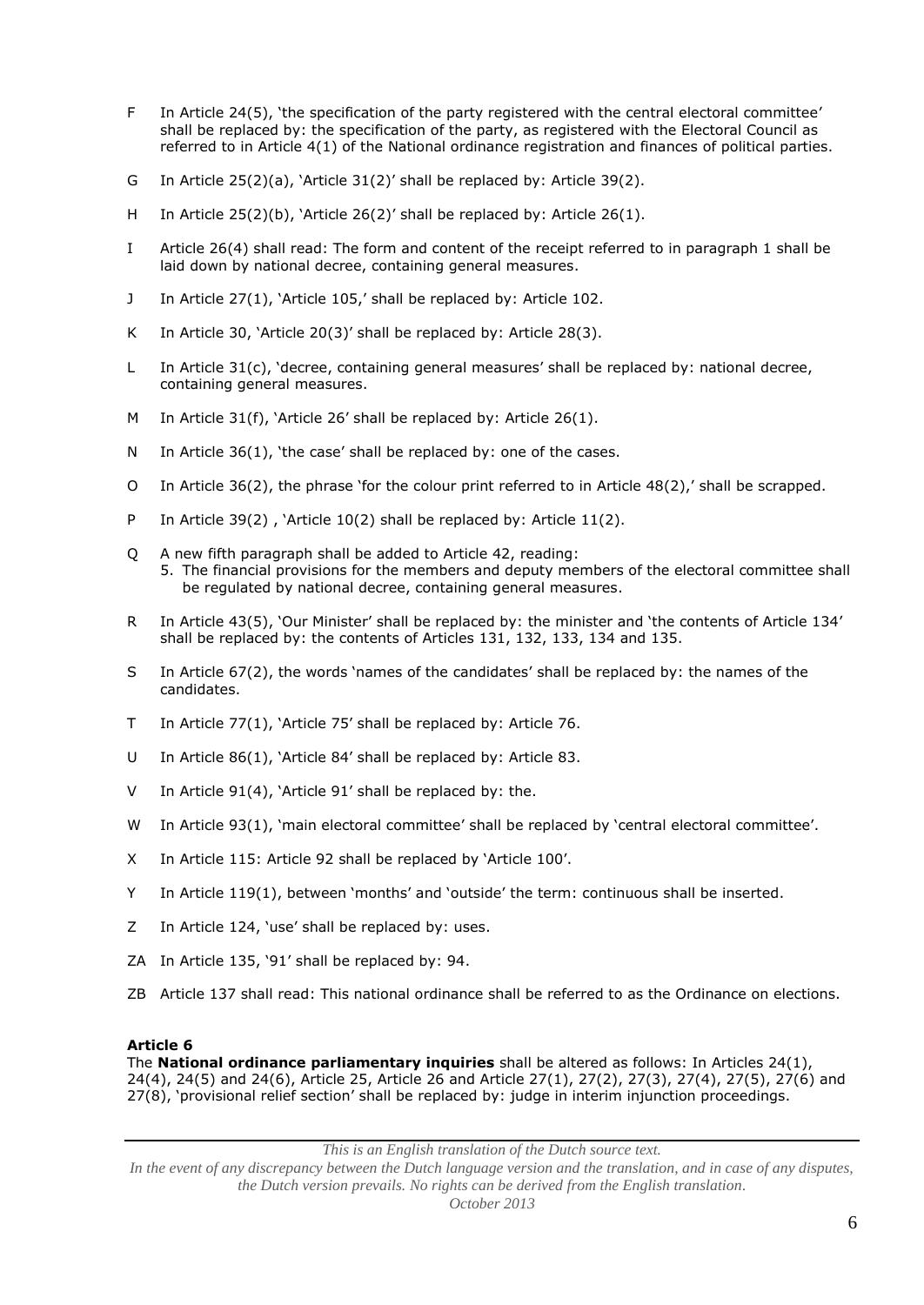# **Article 7**

# The **National ordinance registration and finances of political parties** shall be altered as follows:

Article 5(1), 5(2) and 5(3) shall read:<br>1. The Electoral Council comprises t

- 1. The Electoral Council comprises three members, including a chairman and a deputy chairman. In addition, there are two deputy members.
- 2. The chairman, the deputy chairman, the members and the deputy members are appointed by national decree on the nomination of the appointments committee, on the basis of expertise and experience.
- 3. They shall be appointed for a term of seven years and may be reappointed on one occasion.

#### **Article 8**

The **National ordinance Constitutional Court** shall be altered as follows:

- A In Article 2(2), after 'Bachelor's, the words: or Master's shall be added.<br>B In Article 3. 'associate' shall be replaced by: deputy.
- In Article 3, 'associate' shall be replaced by: deputy.

### **Article 9**

The **National ordinance security service** shall be altered as follows:

- A In Article (j), 'Article 50' shall be replaced by: Article 51.
- B In Article 9(1) and 9(2), the term 'ordinance' shall be replaced by: national ordinance.
- C In Article 11(1), a comma shall be inserted after: Article 28(2).
- D In Article 12, Article 14(3) and 14(4), Article 16(1) and Article 17(3), the term 'ordinance' shall be replaced by: national ordinance.
- E In Article 23(6), the phrase 'by ministerial decision' shall be replaced by: By or pursuant to national decree, containing general measures.
- F In Article 25(2), the term 'draft national ordinance' shall be replaced by: a draft of a national ordinance.
- G In Article 27 and Article 28(6), the term 'ordinance' shall be replaced by: national ordinance.
- H In Article 38(1)(c), the term 'extract' shall be replaced by: extract.
- I In Article 40(2)(b), the term: or the country shall be inserted after 'the state'.
- J In Article 46(2)(a), the term 'island ordinance' shall be replaced by: national ordinance.
- K In Article 49(1), the phrase 'of Sint Maarten' shall be deleted.
- L In Article 49(4), Article 52(7) and 52(8): , containing general measures, shall be inserted after the term 'national decree'.
- M In Article 56(1), the term 'Article 51(1)' shall be replaced by: Article 51(2), and 'ordinance' shall be replaced by: national ordinance.
- N In Article 57(1), a semicolon shall be inserted after 'documents'.
- O In Article 57(2), a semicolon shall be inserted after 'days'.
- P In Article 58(4): or the country shall be inserted after the term 'state'.
- Q In Article 59(1) and Article 63(1), the term 'ordinance' shall be replaced by: national ordinance.

*This is an English translation of the Dutch source text.*

*In the event of any discrepancy between the Dutch language version and the translation, and in case of any disputes, the Dutch version prevails. No rights can be derived from the English translation.*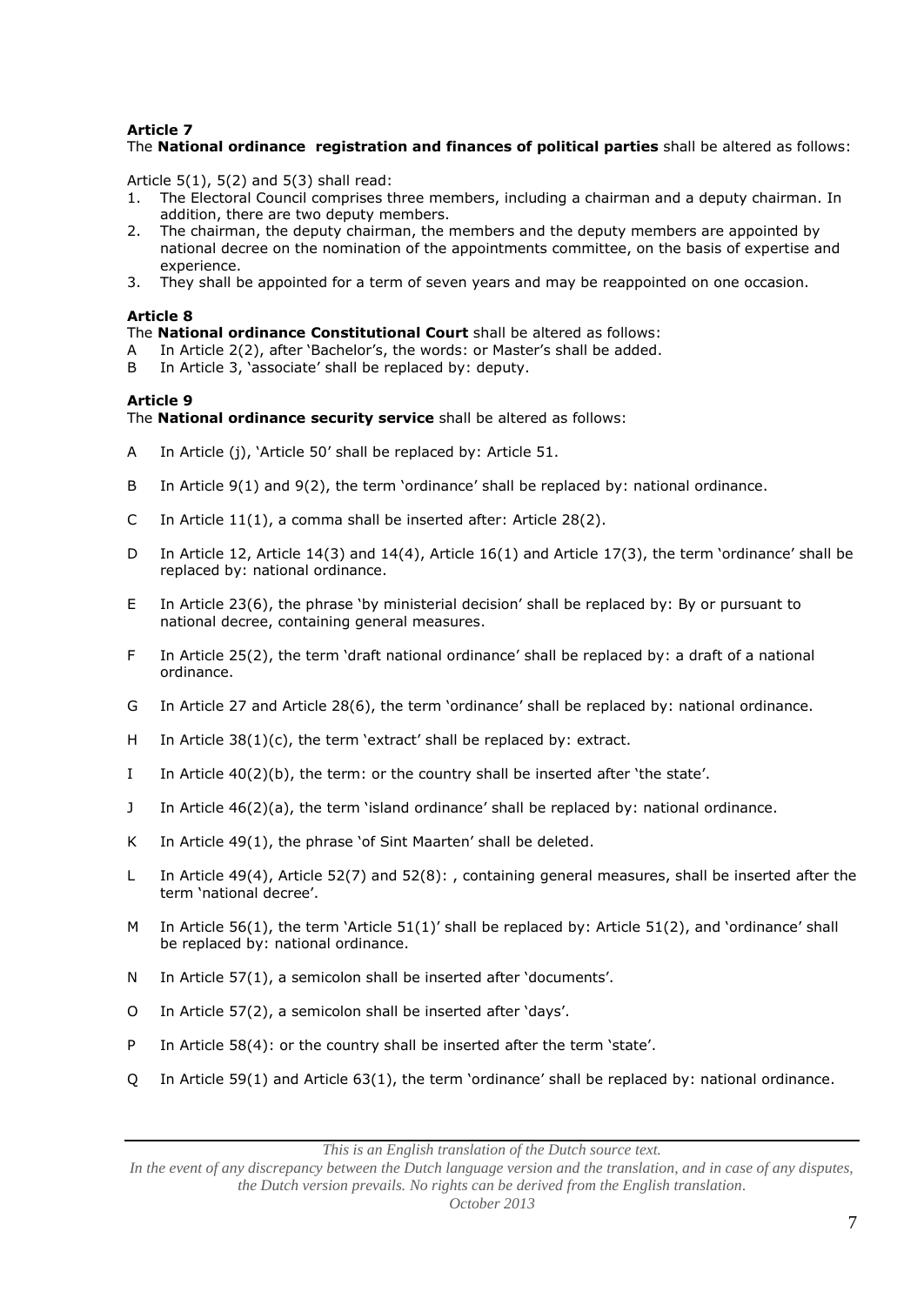- R In Article 69(1), 'Article 70(1)' shall be replaced by: Article 68(2).
- S In Article 70(1), the word: a shall be inserted after 'to'.

### **Article 10**

The **National ordinance promotion of the integrity of ministers** shall be altered as follows:

- A A new paragraph 10 shall be inserted after Article 2(9), reading as follows:
	- 10. If the minister neglects to submit a signed declaration, as referred to in paragraph 4, to the prime minister within 30 days of the acceptance of his appointment, the prime minister shall notify Parliament accordingly without delay.
- B The final sentence of Article 4(2) shall read: Article 2(1) up to and including 2(8) and Article 2(10) shall be likewise applicable.
- C In Article 7: Article 2(10), shall be inserted before 'Article 3(5)' .

# **Article 11**

The **National ordinance personal data protection** shall be altered as follows:

In Article 2(2)(b) 'the National ordinance intelligence and security services' shall be replaced by: the National ordinance security service'.

### **Article 12**

The **National ordinance establishing the framework for the central bank, monetary system, foreign exchange and exchange rates** shall be altered as follows:

- A A new fifth paragraph shall be added to Article 1, reading as follows:
	- 5. The common central bank, referred to in paragraph 1, is an independent administrative authority as referred to in Article 98 of the Constitution.
- B A new Article 1a shall be inserted after Article 1, reading as follows:

#### Article 1a

The rules for the implementation of the tasks assigned to it by the Bank of the Netherlands Antilles before the Constitution entered into force shall attain the status of an ordinance, as referred to in Article 98 of the Constitution, issued by the bank referred to in Article  $1(1)$ .

### **Article 13**

The **National trademarks ordinance** shall be altered as follows:

A Article 1 shall read as follows:

Article 1

- 1. There shall be an Intellectual Property Bureau.
- 2. By national decree containing general measures, the structure, management, powers and tasks of the Bureau shall be regulated.
- B Article 48 shall read as follows:

#### Article 48

- 1. Article 1 shall not apply for five years following the entry into force of the Constitution of Sint Maarten.
- 2. In the period referred to in paragraph 1, the tasks laid down in the National trademarks ordinance and the Intellectual Property Bureau Regulation shall be performed by a legal entity designated for that purpose.

#### **Article 14**

In the **National ordinance accident insurance**, the **National ordinance general insurance for exceptional medical expenses**, the **National health insurance ordinance**, the **National ordinance general widows and orphans insurance**, the **National ordinance general old age** 

*This is an English translation of the Dutch source text.*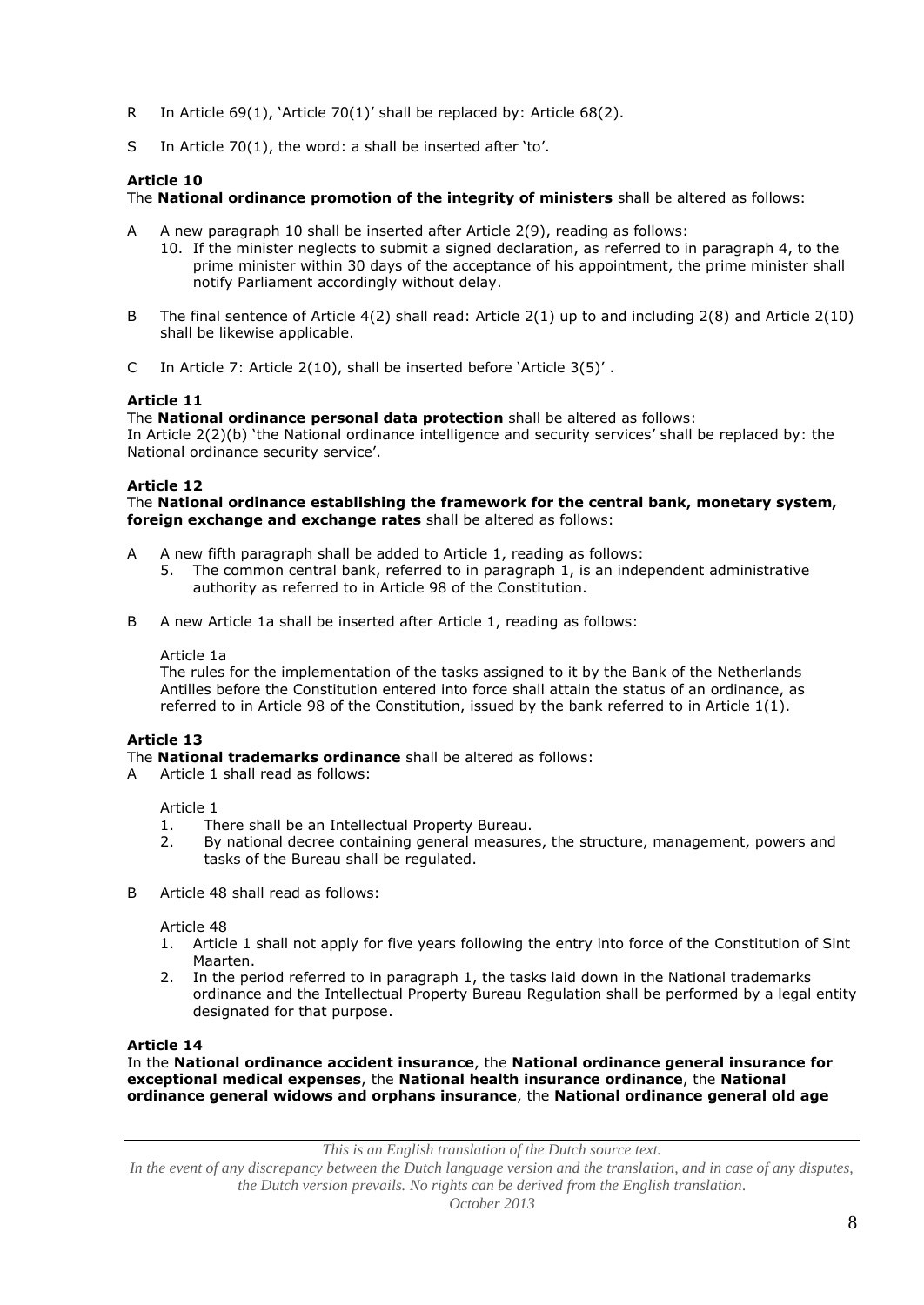# **insurance**, the **Cessantia national ordinance** and the **Regulation compensation for the medical**

**expenses of civil service pensioners and their surviving dependents**, the term 'Social Insurance Bank' shall be replaced by: the Country of Sint Maarten or an implementing organisation designated by that country by national decree.

*This is an English translation of the Dutch source text. In the event of any discrepancy between the Dutch language version and the translation, and in case of any disputes, the Dutch version prevails. No rights can be derived from the English translation. October 2013*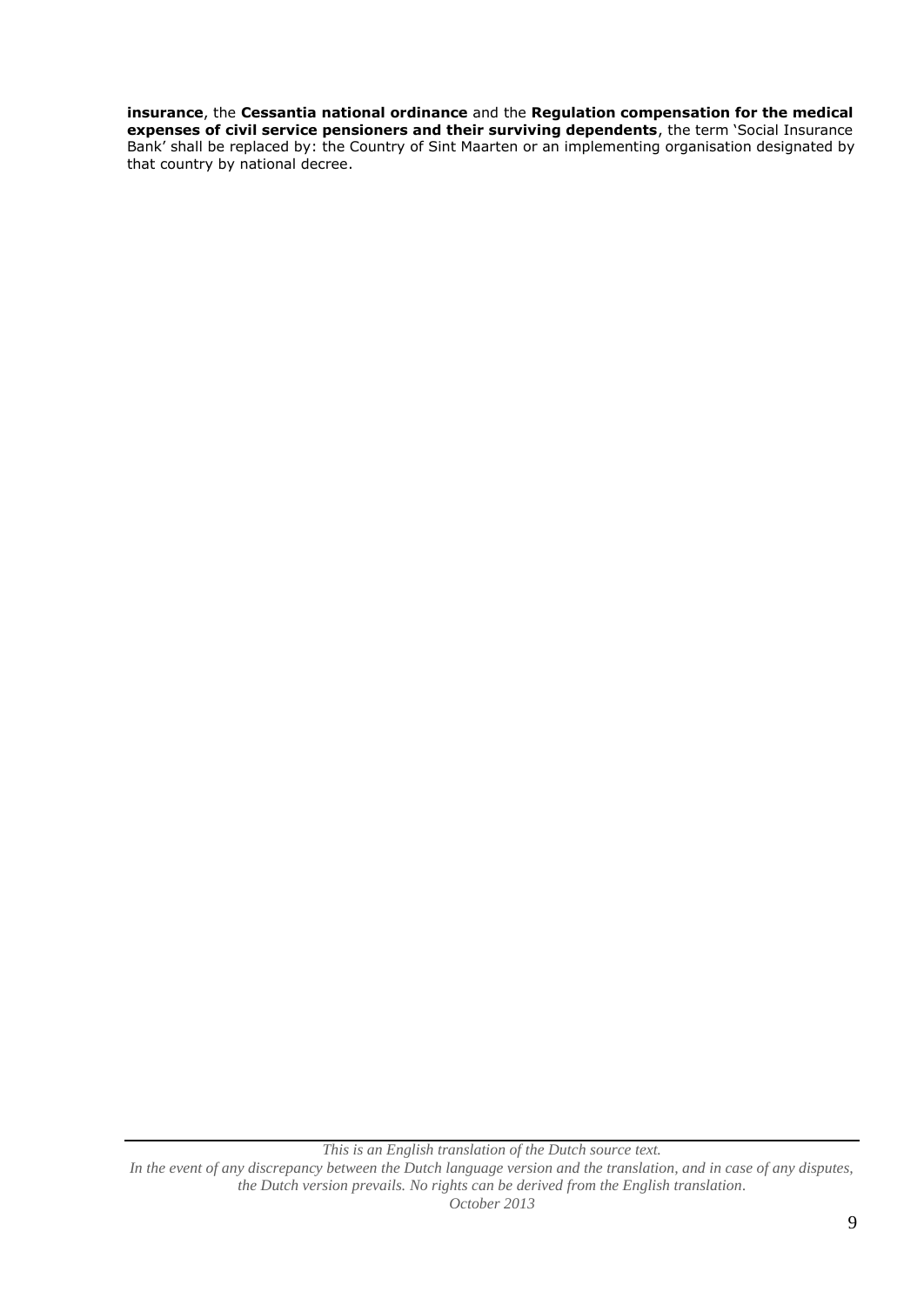### **APPENDIX II belonging to Article 2(b) of the National ordinance transitional legal and administrative provisions**

# **COUNTRY OF THE NETHERLANDS ANTILLES**

### **General Affairs and Foreign Relations**

| Official title or other description of the regulation                                                                                         | Reference in<br><b>Official Gazette</b><br>(PB) |  |
|-----------------------------------------------------------------------------------------------------------------------------------------------|-------------------------------------------------|--|
|                                                                                                                                               |                                                 |  |
| 1. Royal Decree of 4 Sept. 1868 No.18, establishing the General Legislative<br>Provisions for the Netherlands Antilles                        | 1868, 16                                        |  |
| 2. Administrative decision publicising the Rules of order for the Council of Advice                                                           | 1949, 11                                        |  |
| З.                                                                                                                                            |                                                 |  |
| 4. National decree, containing general measures, of 26 November 1970, regulating (1970, 136<br>the institution of the Social-Economic Council |                                                 |  |
| 5. Publication decree                                                                                                                         | 1987, 139                                       |  |
| 6. National ordinance open government                                                                                                         | 1995, 211                                       |  |
| 7. National ordinance the organisation of the National government                                                                             | 2001, 75                                        |  |
| 8. 2002 National ordinance General Audit Chamber of the Netherlands Antilles                                                                  | 2002, 135                                       |  |
| 9. National ordinance containing provisions exercise of the right of assembly                                                                 | 1933, 54                                        |  |

### **Domestic and Constitutional Affairs**

| Official title or other description of the regulation                                                                                                                                                                                                                                                                                              | Reference in<br><b>Official</b>    |
|----------------------------------------------------------------------------------------------------------------------------------------------------------------------------------------------------------------------------------------------------------------------------------------------------------------------------------------------------|------------------------------------|
| 1. Ordinance dividing the island of Curaçao into districts                                                                                                                                                                                                                                                                                         | 1932, 59                           |
| 2. Administrative decision containing rules regarding custom for written Dutch, as<br>described in the Act of 14 February 1947 (5. No. H 52)                                                                                                                                                                                                       | 1947, 120                          |
| 3. 1948 inquiry regulation<br>4. Ordinance regulating the status and remuneration, travel and accommodation<br>allowance, holiday entitlement, holiday extension, allowance for the costs of medical<br>treatment and/or nursing, death benefits and pension of the clerk to the Parliament, as<br>well as the pension of his surviving dependents | 1948, 158<br>1949, 15              |
| 5. National ordinance approving rules of order for the Council of Ministers, together<br>with the Rules of order for the Council of Ministers, adding the reference 1955, 99 in<br>6. 1944 Workers ordinance<br>7. Regulations concerning travel and accommodation expenses for Members of<br>Parliament                                           | 1955, 99<br>1978, 376<br>1956, 103 |
| 8. Flag ordinance<br>9. National ordinance establishing the coat of arms of the Netherlands Antilles                                                                                                                                                                                                                                               | 1959, 162<br>1964, 161             |
| 10. Regulation concerning employee holidays and leave                                                                                                                                                                                                                                                                                              | 1971, 85                           |

*This is an English translation of the Dutch source text.*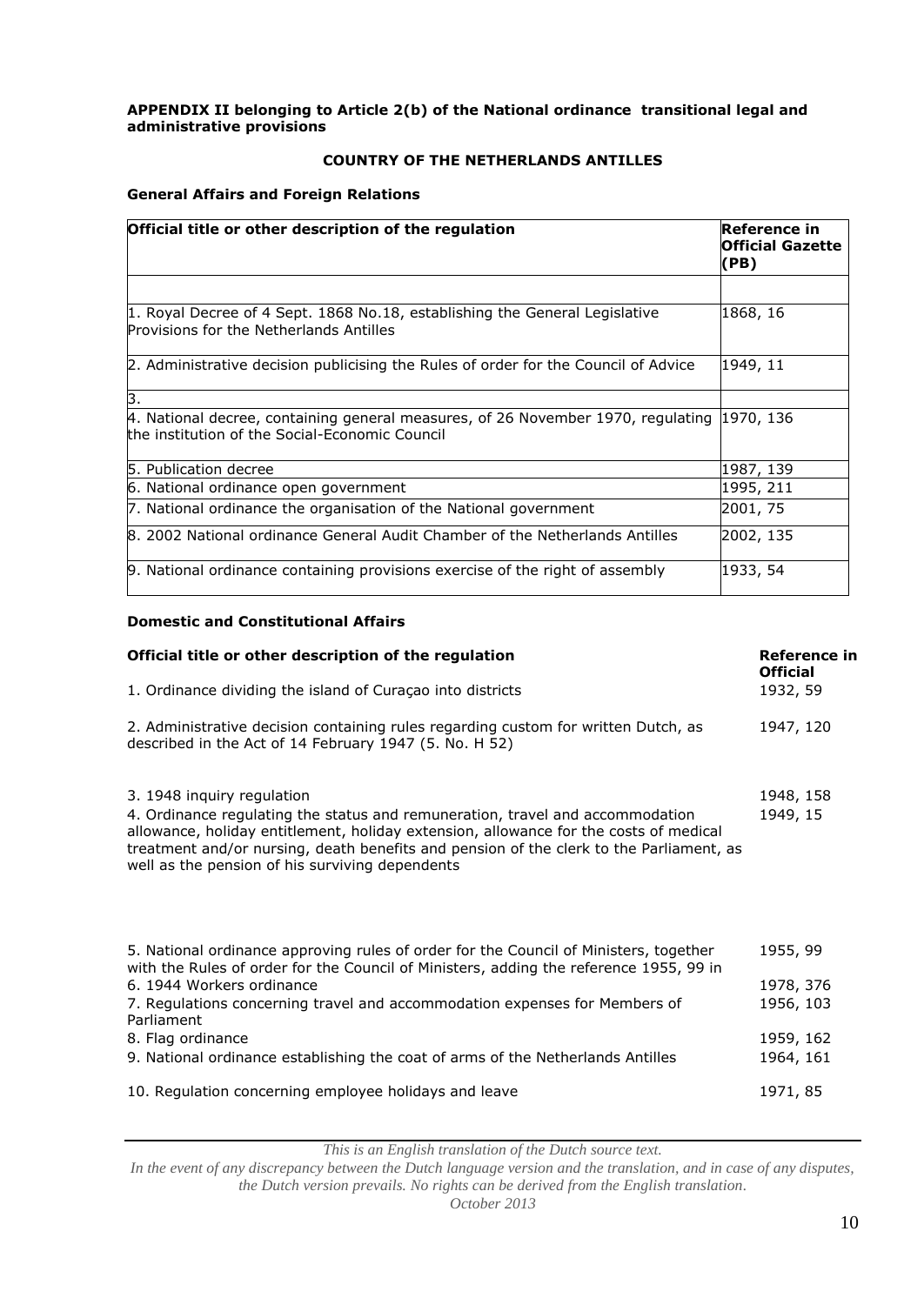| 11. National ordinance substantive civil servants law<br>12. Netherlands Antillean Election Regulations<br>13. National ordinance expansion of the maximum number of ministers | 1964, 159<br>1973, 27<br>1977, 258 |
|--------------------------------------------------------------------------------------------------------------------------------------------------------------------------------|------------------------------------|
| 14. National ordinance containing rules relating to the indemnification of Members of<br>Parliament                                                                            | 1990, 55                           |
| 15. Non-activity national ordinance                                                                                                                                            | 1990, 56                           |
| 16. Pension regulations for Members of Parliament                                                                                                                              | 1990, 80                           |
| 17. National ordinance General Pension Fund of the Netherlands Antilles                                                                                                        | 1997,311                           |
| 18. Uniform national ordinance Constitutional Court of the Netherlands Antilles and<br>Aruba                                                                                   | 1985, 173                          |
| 19. National ordinance national anthem of the Netherlands Antilles                                                                                                             | 1997, 257                          |
| 20. National ordinance Organised Consultation in Civil Service Affairs                                                                                                         | 2008, 70                           |

### **Finance**

| Official title or other description of the regulation             | <b>Reference in</b><br><b>Official Gazette</b> |
|-------------------------------------------------------------------|------------------------------------------------|
| 1. 1908 Distilleries ordinance                                    | 1908, 34                                       |
| 2. National ordinance the levy of special import duties on petrol | 1932, 107                                      |
| 3. National ordinance distilleries                                | 1948, 119                                      |
| 4. National accountability ordinance                              | 1953, 1                                        |
| 5. Accountability regulations of the island territories           | 1953, 174                                      |
| 6. 1970 National ordinance duties on cigarettes                   | 1970, 96                                       |
| 7. 1970 National ordinance duties on beer                         | 1971, 36                                       |
| 8. 1989 Regulation monetary system of the Netherlands Antilles    | 1989, 70                                       |
| 9.                                                                |                                                |
| 10. Experimentation ordinance accountability regulations          | 1992, 99                                       |
| 11. Central Bank Charter 1985                                     | 1985, 183                                      |
| 12.                                                               |                                                |
| 13. National ordinance domainal land                              | 1968, 135                                      |
| 14. 1999 National ordinance value added tax                       | 1999, 43                                       |

## **Economic Affairs and Employment**

| Official title or other description of the regulation | <b>Reference in</b><br><b>Official Gazette</b> |
|-------------------------------------------------------|------------------------------------------------|
|                                                       |                                                |

#### **Public Health and Social Development**

| Official title or other description of the regulation | Reference in<br><b>Official Gazette</b> |
|-------------------------------------------------------|-----------------------------------------|
| National ordinance Social Insurance Bank              | 1960, 154                               |

#### **Traffic and Transport**

| Official title or other description of the regulation | Reference in<br><b>Official Gazette</b> |
|-------------------------------------------------------|-----------------------------------------|
|                                                       |                                         |

# **Education and Culture**

*This is an English translation of the Dutch source text.*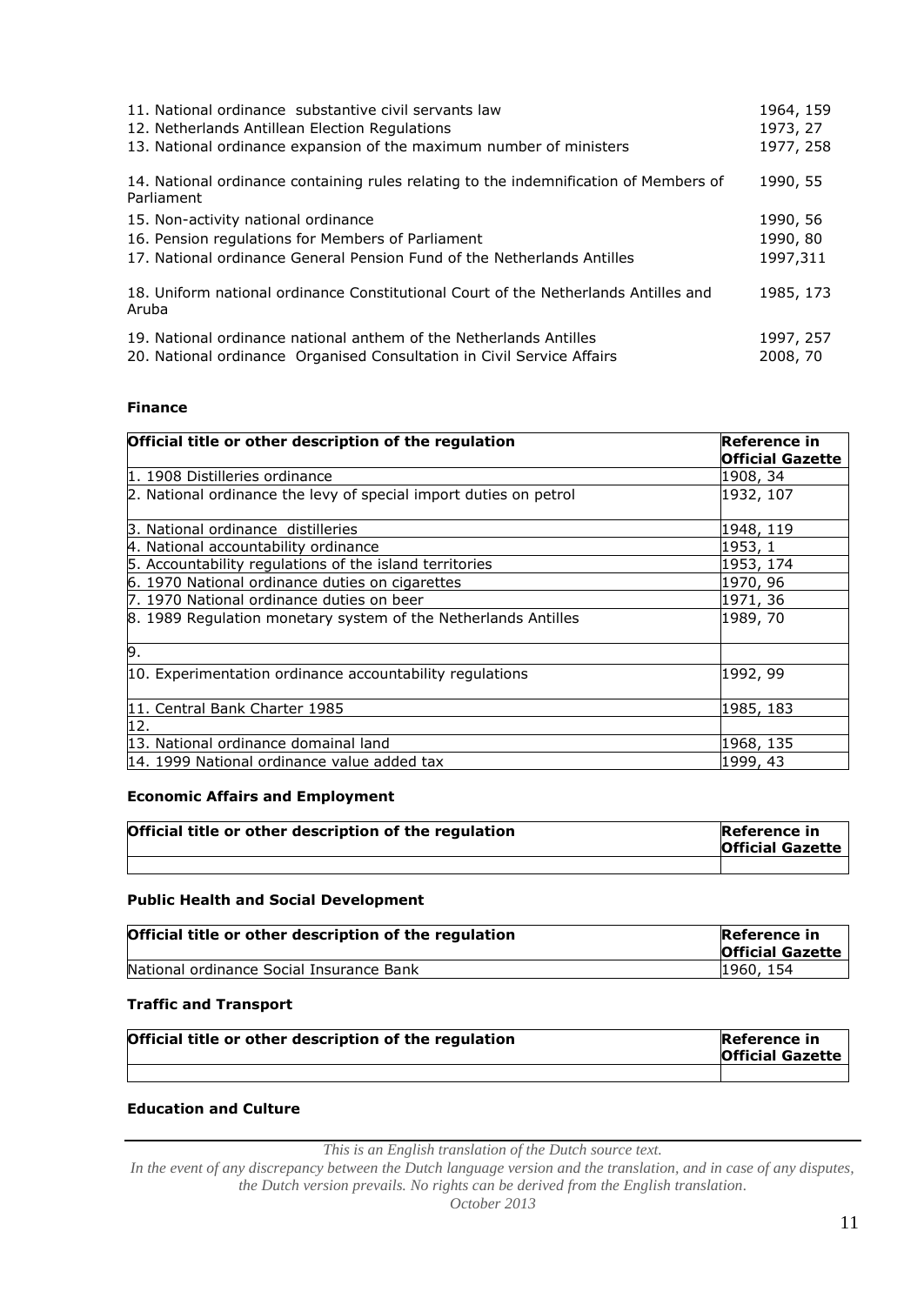| Official title or other description of the regulation | Reference in<br><b>Official Gazette</b> |
|-------------------------------------------------------|-----------------------------------------|
| National ordinance social education obligation        | <b>2005, 72</b>                         |